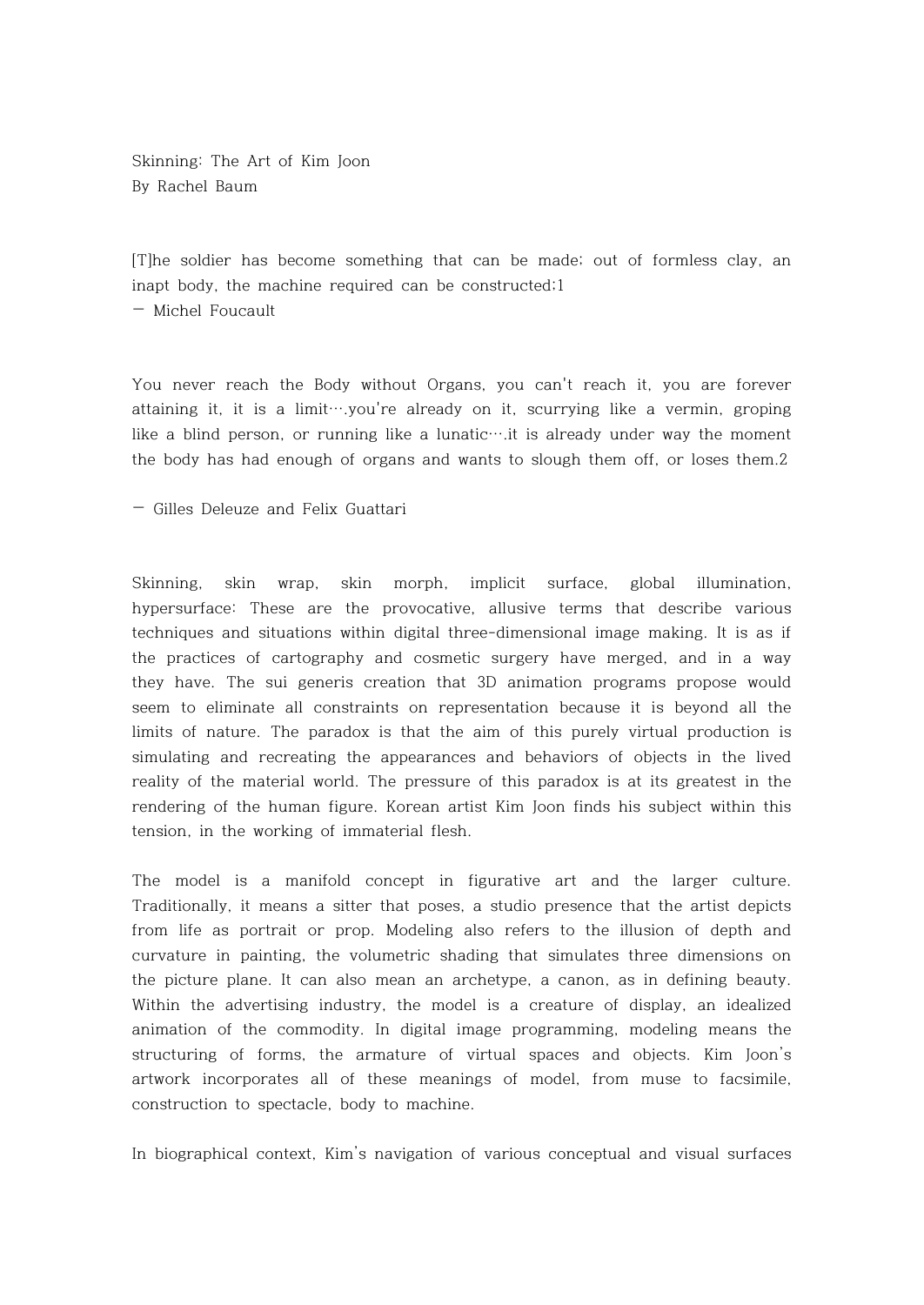makes perfect sense. He describes his creative development as shaped by the fantasy and artifice of imported American commercial culture, from rock music to Hollywood. The significance of this foreign media presence following on a wartime presence is not lost on the artist. He recalls the impact of listening to American military radio as a youth in Seoul and internalizing the new global identity of "pop"—U.S./R.O.K, capitalism as ally, consumerism as shared identity. Within this historical environment, it is fascinating that a clash between self-fashioning and the power of the state should form the primary theme of Kim's work as an artist: the tattoo.

Conscription in the military is required of all South Korean young men. However, there is a separate division for those deemed unsuitable or disabled. The artist was relegated to this subordinate rank and began exploring what the state defined as the disqualifying conditions that precluded one's classification as passing standard. He found that those with tattoos were categorized as unfit for duty in the main service. While a tattoo is not a physical impairment, from the point of view of military authorities it is a symptom of social and psychological deviance that threatens the disciplined conformity of the troops. In a recent interview, Kim describes the terms of this marginalization:

 If you… have a large amount of tattoos on your body you cannot even be in military service. The regular duration for men to serve in the Korean military is three years—that is the official army service that men have to observe. But there is this other type of service that comprises all the rejects from the regular service. These are people who might not have good eyesight or fall into a lower category of body weight, and also people who have tattoos covering large parts of their body…. There were people with some kind of tattoo, physical dysfunctions, or some kind of lack. It is a place the secondary male citizens went.3

The artist's response to this identification as subnormal was to reinvest the stigma by tattooing his fellow soldiers. Using a simple needle and Chinese ink, Kim multiplied the forbidden marks, reinscribing them as signs of subversive pride.

Kim sees tattooing as a manifestation of the conflicting forces of all identity formation, which is a process of both determination and agency, the effect of internal and external forces that often signify on the skin, as race, gender, normality or dissent. Kim's interpretation of tattoo is a case study in what Michel Foucault terms the "repressive hypothesis," that whatever enters social discourse through prohibition will in fact proliferate and expand, colonizing our consciousness and spreading across our vision of the world. This dualism of proscription and obsession is clear in Kim's account of tattoo as, on the one hand, expression, desire and self-creation and, on the other, "compulsion, coercion, duress and constraint—what Foucault describes as a "game of powers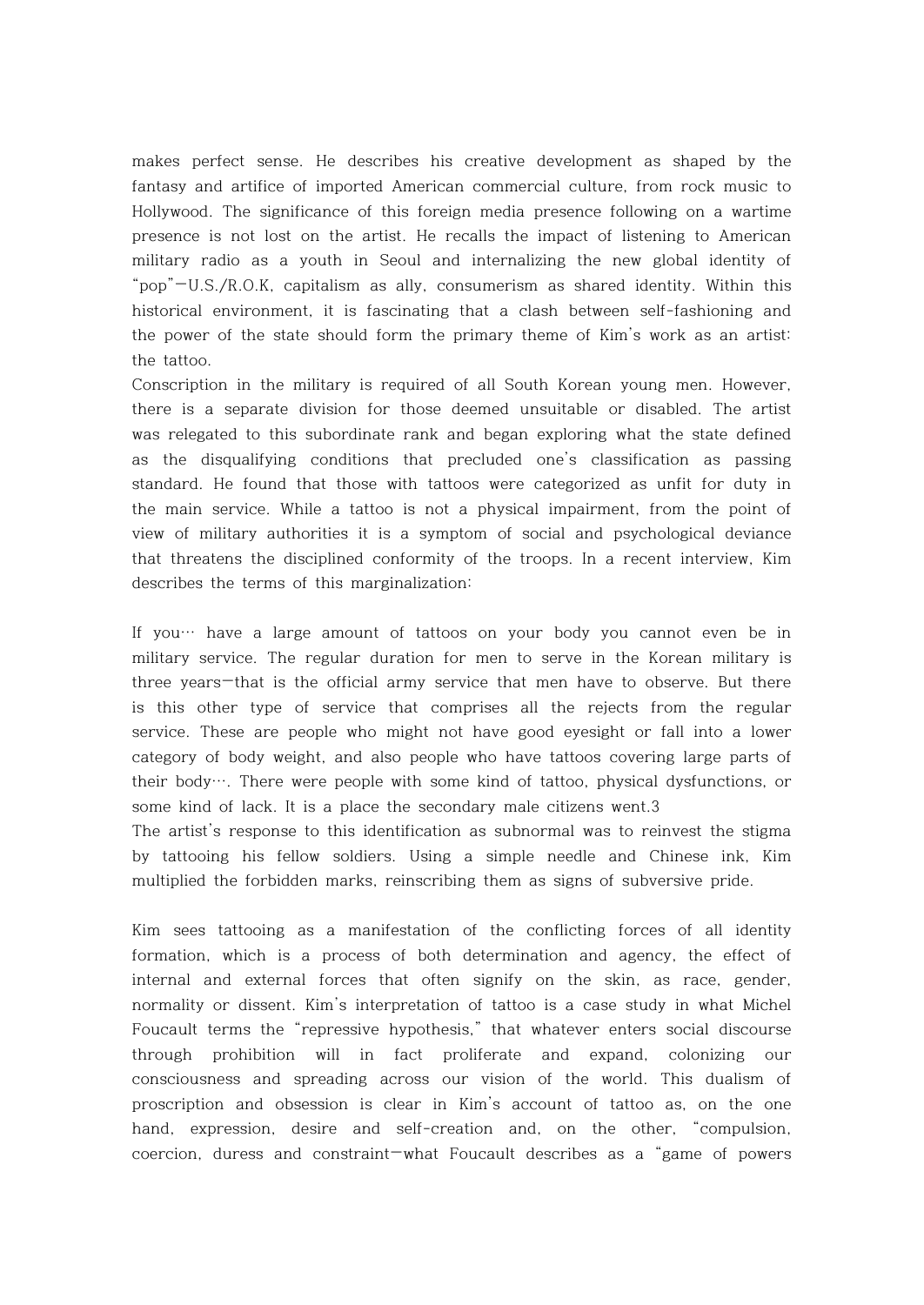and pleasures.

Yet in his artwork Kim Joon does not leave real scars on skin. He declares, "It's not body art, because technically no body is used in the image."6 That his pictures are composed of many entangled and overlapping images of bodies does not contradict this claim because they are entirely invented, rendered out of the virtual-made-visible substance of algorithmic commands. Trained as a painter, Kim describes his process on the screen as an extension of the canvas. One can trace the collapse of the concepts of screen and canvas to the early 1960s and Andy Warhol. In complex ways, Kim's digital surfaces are an evolution of this mediation by the silkscreen. While the screen is no longer a fabric mesh, it is a mesh of code. The medium is informational rather than physical, but the manifestation of the image is still a passage and transfer through a screen, even if it is now an electronic matrix rather than a material one. In contrast to Warhol's deskilling of painting by relying on photography for the image, Kim's process is closer to traditional painting in that forms must be carefully built up and finished with what can only be described as digital facture.

Warhol is also a direct source for the use of brand logos, even as tattoos. In 1955, he created a calling card for his commercial design business that featured a drawing of a Victorian-era circus performer with a plumed hat and acrobat's costume, her limbs covered in tattoos of corporate trademarks, including those of Chanel No. 5, Dow Chemicals, and Wheaties breakfast cereal. Thereafter, the appropriation of iconic advertising designs became a defining feature of Warhol's art. What does the fusion of marketing and tattoo imagery mean in Kim's images? The corporate emblems are embedded in the swirling, linear forms of traditional decorative Asian graphics, from woodblock prints, textiles and ceramics. The classic motifs of clouds, dragons, waves, flowers, birds and fish flow in patterns around major corporate symbols such as Intel, Puma, Bentley, Starbucks and Gucci. Is this a circular commentary on fine art as a luxury product, along the lines of Takashi Murakami's mutual branding with Louis Vuitton? On one level, the interlocking naked bodies bearing trademark emblems create the impression of an orgy in an airport Duty Free store. Even the consistent absence of heads—the cropping of each figure at the torso—gives an impression of serially manufactured commodity bodies.

Initially, these hyper-designed bodies in Kim's artwork appear to conform to the fantasy standards of advertising. The figures themselves—even "beneath" the colorful surfaces of undulating ornamentation—seem to have the Photoshopped perfection of magazine models.

We're accustomed to the airbrushed purity of digitally smoothed and sculpted bodies, a cosmetic uniformity that suggests we've left behind the damaged